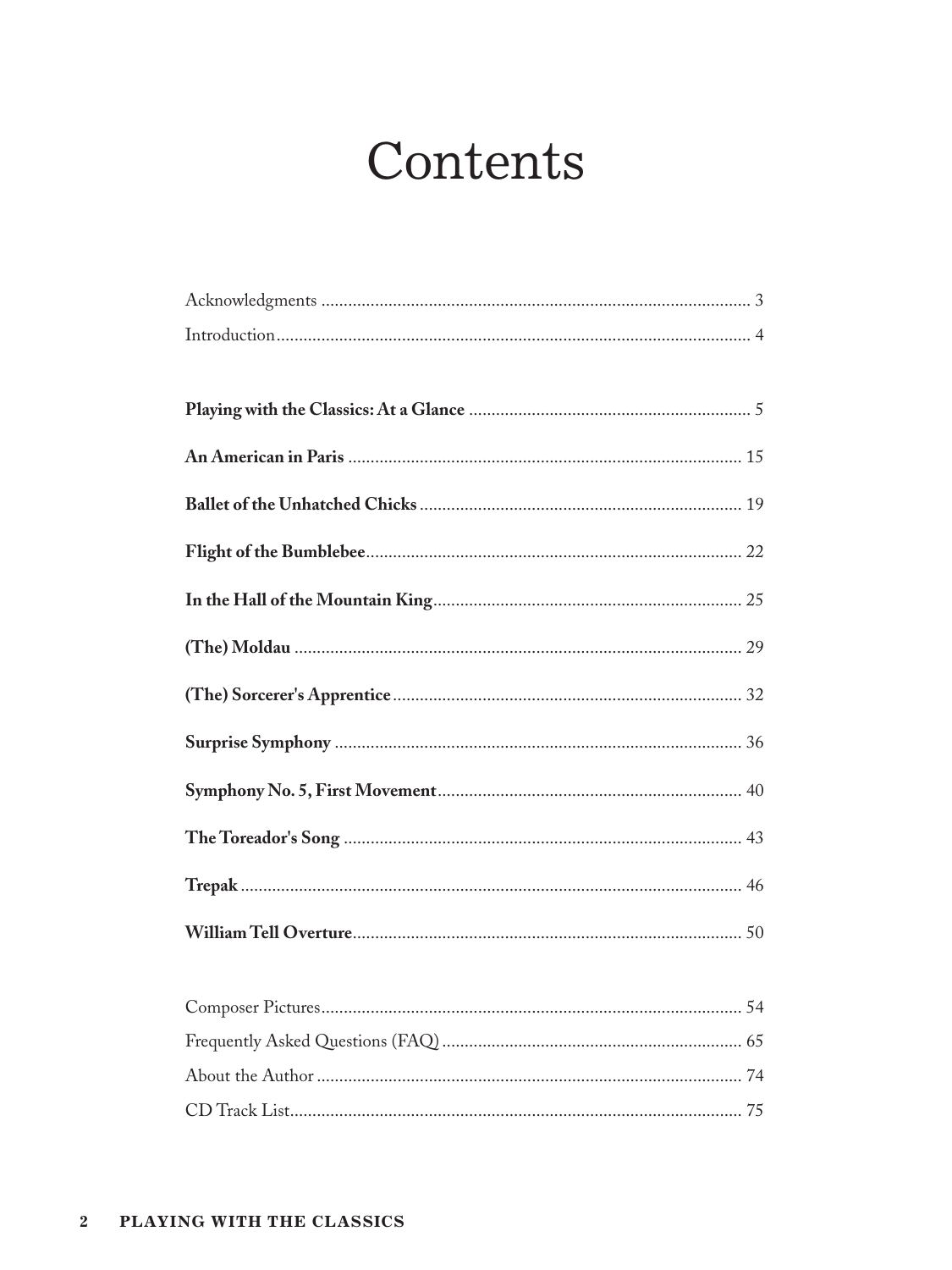# AN AMERICAN IN PARIS

#### **G e r s h w i n**

#### Lesson Segments

- 1. Storymaking
- 2. Playlet 1
- 3. Playlet 2
- 4. About the Composer
- 5. About the Music

### Storymaking

- 1. *When George Gershwin wrote this music, he was trying to tell us a story. Listen to this music, then I'll ask you what you think it's about.*
- 2. After listening to the first 12 seconds of the recording, ask the children if they know what story Gershwin was trying to tell through his music.  $\left(\begin{matrix} 1 \\ 0 \end{matrix}\right)$  Track 1
- 3. *Gershwin wrote this music about being an American, but the American is in a city far away. This American is in Paris. Have you ever heard of that place? Where is that city?*
- 4. *Paris is a very large city with lots of places to go and lots of people to see. I think Gershwin's music suggests a happy walk. If you were to show us how you would walk if you were happy to be in the big city of Paris, what would that look like?*
- 5. Children take turns walking with a bounce in their step, swinging their arms and smiling as the recording accompanies their movements. Track 1 (first 12 seconds of the recording)